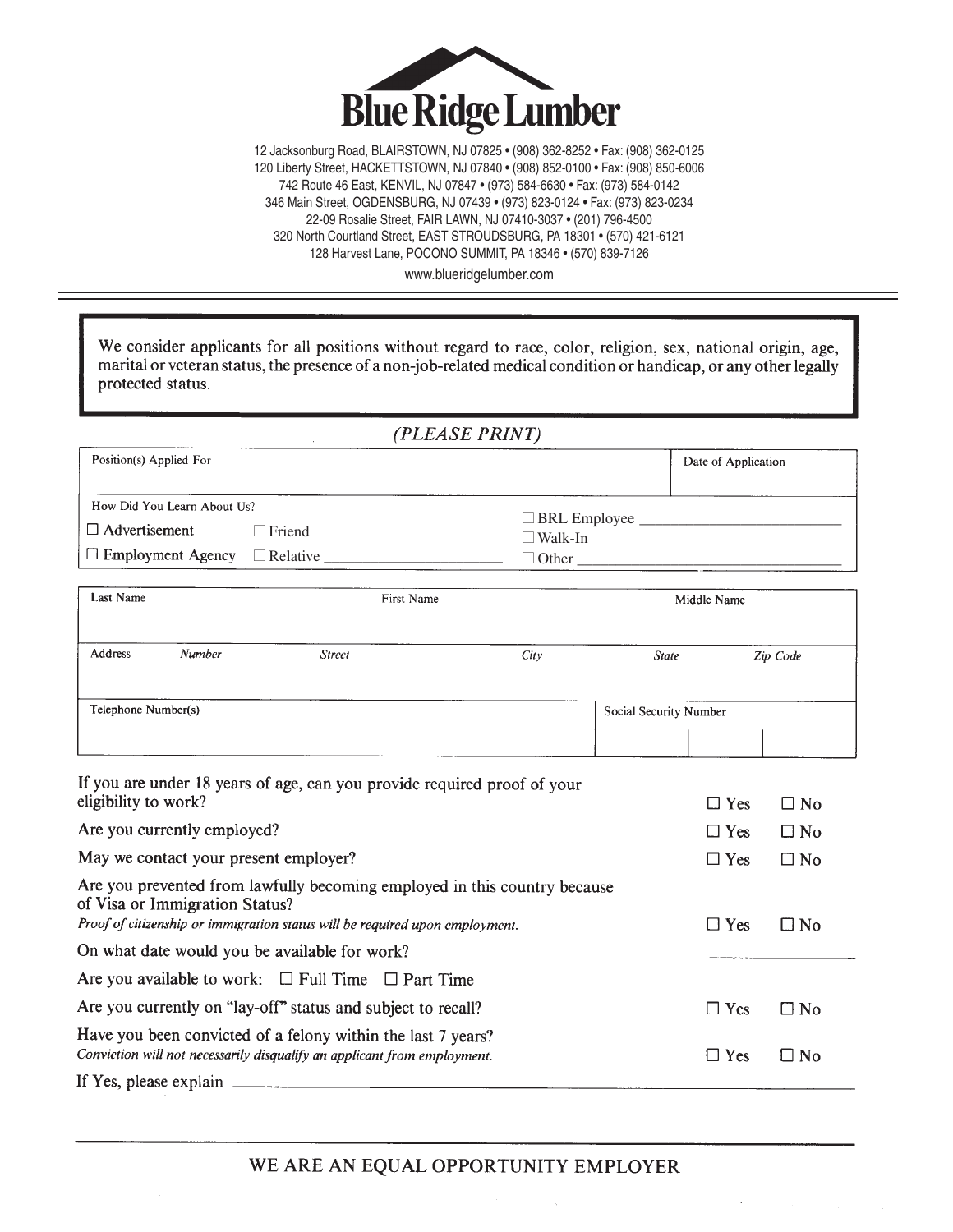# **Employment Experience**

Start with your present or last job. Include any job-related military service assignments and volunteer activities. You may exclude organizations which indicate race, color, religion, gender, national origin, handicap or other protected status.

| 1.             | Present Employer          |            |                 | Length<br>of Service        | <b>Work Performed</b> |
|----------------|---------------------------|------------|-----------------|-----------------------------|-----------------------|
|                | <b>Address</b>            |            |                 |                             |                       |
|                | Telephone Number(s)       |            | <b>Starting</b> | Hourly Rate/Salary<br>Final |                       |
|                | <b>Job Title</b>          | Supervisor |                 |                             |                       |
|                | Reason for Leaving        |            |                 |                             |                       |
| 2.             | Employer                  |            |                 | Length<br>of Service        | <b>Work Performed</b> |
|                | <b>Address</b>            |            |                 |                             |                       |
|                | Telephone Number(s)       |            | <b>Starting</b> | Hourly Rate/Salary<br>Final |                       |
|                | <b>Job Title</b>          | Supervisor |                 |                             |                       |
|                | <b>Reason for Leaving</b> |            |                 |                             |                       |
| 3 <sub>1</sub> | Employer                  |            |                 | Length<br>of Service        | <b>Work Performed</b> |
|                | <b>Address</b>            |            |                 |                             |                       |
|                | Telephone Number(s)       |            | <b>Starting</b> | Hourly Rate/Salary<br>Final |                       |
|                | <b>Job Title</b>          | Supervisor |                 |                             |                       |
|                | Reason for Leaving        |            |                 |                             |                       |

### **DRIVING RECORD**

| (Have applicant complete this portion if position requires driving)                         |  |  |  |  |  |  |
|---------------------------------------------------------------------------------------------|--|--|--|--|--|--|
| Type of driver's license you hold: $\Box$ Operator<br>$\Box$ Commercial Operator $\Box$ CDL |  |  |  |  |  |  |
|                                                                                             |  |  |  |  |  |  |

|                                                                       | If your driver's license has been revoked or suspended in the last 10 years please explain why.<br>Explain any restrictions on your license |  |
|-----------------------------------------------------------------------|---------------------------------------------------------------------------------------------------------------------------------------------|--|
| List any recent moving traffic violations or accidents (past 3 years) |                                                                                                                                             |  |
| Month/Year                                                            | Description of violation or accident                                                                                                        |  |

### **Special Skills and Qualifications**

Summarize special job-related skills and qualifications acquired from employment or other experience.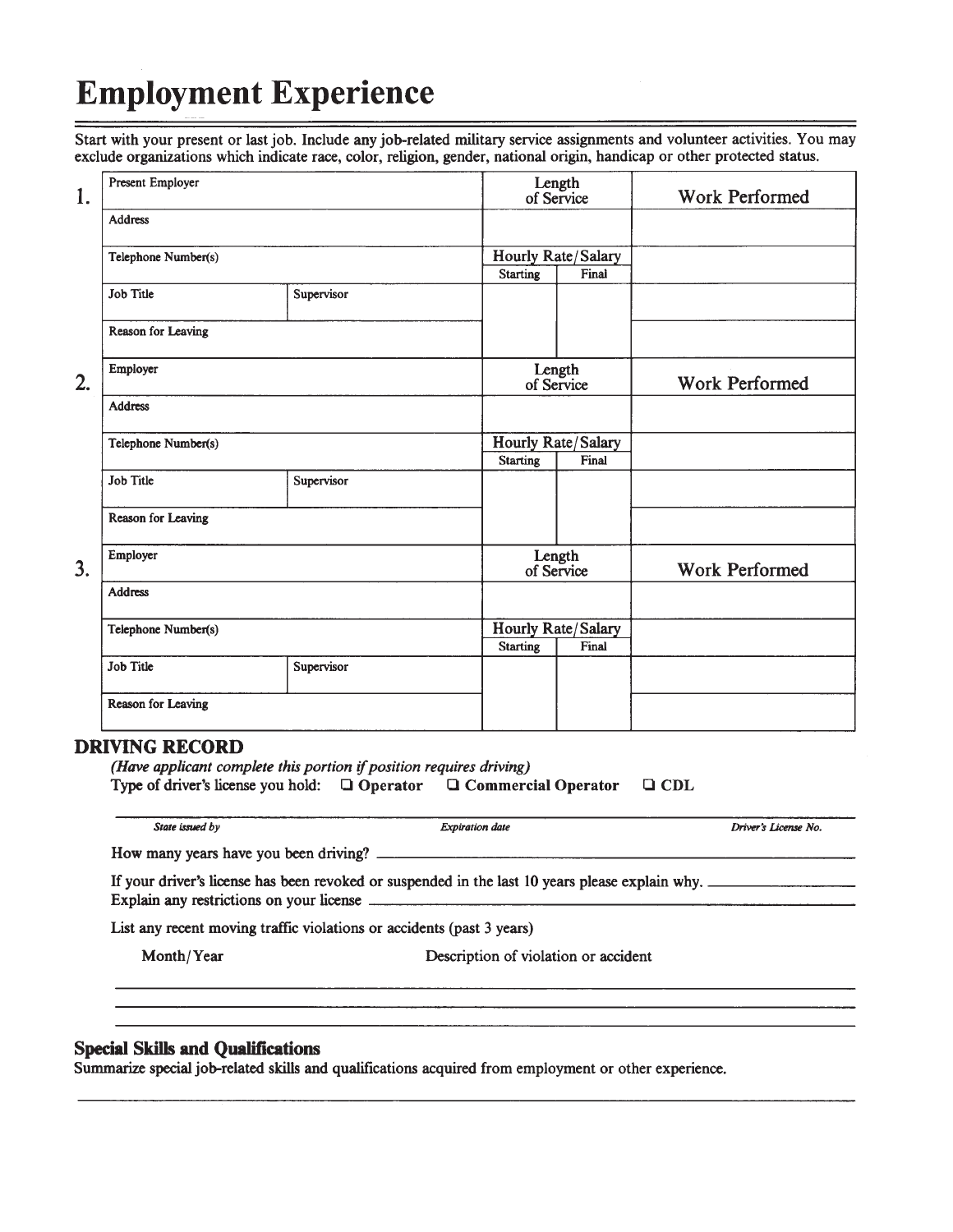## **Education**

|                                                                                                      |   | <b>Elementary School</b><br><b>High School</b><br>College/University |   |   |   |        |    |    |    |                |   |   |
|------------------------------------------------------------------------------------------------------|---|----------------------------------------------------------------------|---|---|---|--------|----|----|----|----------------|---|---|
| School Name and Location                                                                             |   |                                                                      |   |   |   |        |    |    |    |                |   |   |
| <b>Years Completed</b>                                                                               | 4 | 5                                                                    | 6 | 7 | 8 | 9      | 10 | 11 | 12 | $\overline{c}$ | 3 | 4 |
| Diploma/Degree                                                                                       |   |                                                                      |   |   |   |        |    |    |    |                |   |   |
| Year of Graduation                                                                                   |   |                                                                      |   |   |   |        |    |    |    |                |   |   |
| Describe Course of Study                                                                             |   |                                                                      |   |   |   | $\sim$ |    | ٠  |    |                |   |   |
| Describe any specialized training,<br>apprenticeship, skills and extra-<br>curricular activities     |   |                                                                      |   |   |   |        |    |    |    |                |   |   |
| Describe any honors you<br>have received                                                             |   |                                                                      |   |   |   |        |    |    |    |                |   |   |
| State any additional information<br>you feel may be helpful to us in<br>considering your application |   |                                                                      |   |   |   |        |    |    |    |                |   |   |

#### **RIGHT TO WORK DOCUMENTS**

To assist us in complying with the Immigration Reform and Control Act of 1986, please, CIRCLE all of the following documents which you have proving your right to work in the United States:

| U.S. Passport           | U.S. Birth Certificate                                                   | Certificate of Naturalization                                                                                            |
|-------------------------|--------------------------------------------------------------------------|--------------------------------------------------------------------------------------------------------------------------|
| Social Security Card    |                                                                          | Certificate of U.S. Citizenship                                                                                          |
| <b>Driver's License</b> | Other picture identification                                             | Other documents (list)                                                                                                   |
| protected status:       | List professional, trade, business or civic activities and offices held. | You may exclude memberships which would reveal sex, race, religion, national origin, age, ancestry, or handicap or other |
|                         |                                                                          |                                                                                                                          |

#### PERSONAL REFERENCES

List the names of two persons not related to you, whom you have known for at least one year.

| <b>NAME</b> | <b>ADDRESS</b>                                                                    | PHONE NO.   | <b>BUSINESS</b> |           | <b>YEARS KNOWN</b> |
|-------------|-----------------------------------------------------------------------------------|-------------|-----------------|-----------|--------------------|
|             |                                                                                   |             |                 |           |                    |
|             |                                                                                   |             |                 |           |                    |
|             | WERE YOU EVER INJURED? __________GIVE DETAILS ___________________________________ |             |                 |           |                    |
|             |                                                                                   |             |                 |           |                    |
|             |                                                                                   | <b>Name</b> | <b>Address</b>  |           | Phone #            |
|             | Have you ever had any job-related training in the United States military?         |             | $\Box$ Yes      | $\Box$ No |                    |
|             |                                                                                   |             |                 |           |                    |
|             |                                                                                   |             |                 |           |                    |

Are you physically or otherwise unable to perform the duties of the job for which you are applying?  $\Box$  Yes  $\square$  No